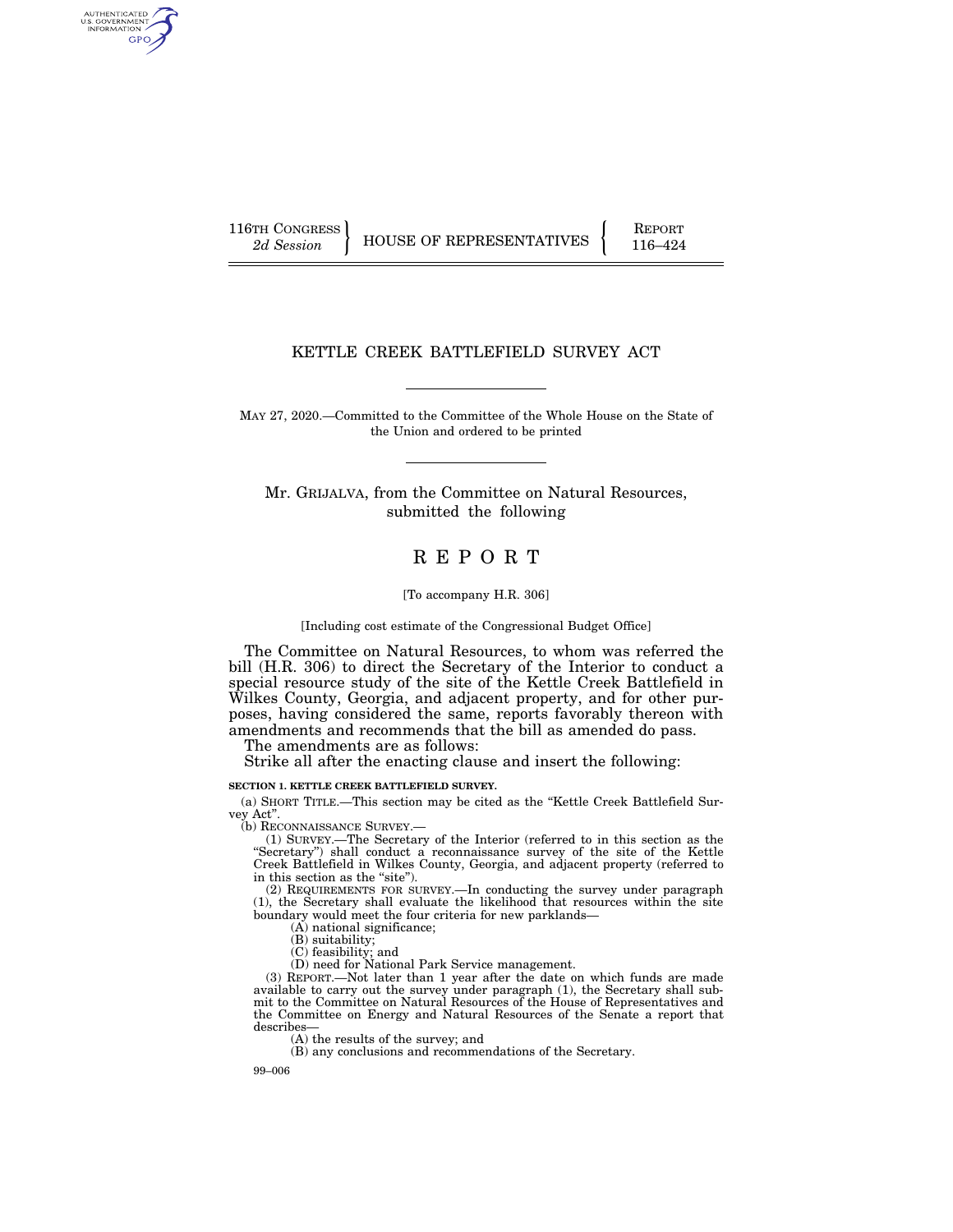Amend the title so as to read:

A bill to direct the Secretary of the Interior to conduct a reconnaissance survey of the site of the Kettle Creek Battlefield in Wilkes County, Georgia, and adjacent property, and for other purposes.

#### PURPOSE OF THE BILL

The purpose of H.R. 306 is to direct the Secretary of the Interior to conduct a reconnaissance survey of the site of the Kettle Creek Battlefield in Wilkes County, Georgia, and adjacent property, and for other purposes.

#### BACKGROUND AND NEED FOR LEGISLATION

On February 14, 1779, at the Battle of Kettle Creek, approximately 350 Patriots defeated approximately 800 British Loyalists.1 This battle marked the only significant victory in Georgia by forces opposed to British rule during the American Revolutionary War. In 1975, the Kettle Creek Battlefield was added to the National Register of Historic Places to protect the site's historic and archeological resources.2

H.R.306, as introduced, would have required the Secretary of the Interior to conduct a special resource study of the Kettle Creek Battlefield in Wilkes County, Georgia, to determine if the site merits inclusion in the National Park System. Based on testimony and recommendations from the National Park Service,<sup>3</sup> the Committee adopted an amendment at markup such that the bill, as reported, requires the Secretary of the Interior to conduct a reconnaissance survey to determine the suitability and feasibility of designating the site as a unit of the National Park System. The scope of the survey is more limited than a special resource study.

#### COMMITTEE ACTION

H.R. 306 was introduced on January 8, 2019, by Representative Jody Hice (R–GA). The bill was referred solely to the Committee on Natural Resources, and within the Committee to the Subcommittee on National Parks, Forests, and Public Lands. On April 2, 2019, the Subcommittee held a hearing on the bill. On January 15, 2020, the Natural Resources Committee met to consider the bill. The Subcommittee was discharged by unanimous consent. Chair Raúl M. Grijalva (D–AZ) offered an amendment designated Grijalva #1. The amendment was agreed to by unanimous consent. No additional amendments were offered. The bill, as amended, was adopted and ordered favorably reported to the House of Representatives by unanimous consent.

<sup>1</sup> Reported number vary slightly from source to source. *See, e.g.,* KENNETH H. THOMAS, JR., GA. DEP'T OF NAT. RESOURCES, NAT'L REG. OF HISTORIC PLACES INVENTORY—NOMINATION FORM, PH014 2751, KETTLE CREEK BATTLEFIELD (WAR HILL) (1975), https://www.nps.gov/nr/fea-ture/july/2011/GA\_75000617.pdf. 2*See id.; Kettle Creek Battlefield,* NAT'L REG. OF HISTORIC PLACES, https://www.nps.gov/nr/fea-

ture/july/2011/Kettle\_Creek\_Battlefield.htm (last accessed Mar. 2, 2020); *Battle of Kettle Creek,*<br>Hisr. MARKER DATABASE, https://www.hmdb.org/m.asp?m=10684 (last revised June 16, 2016).<br><sup>3</sup> See, e.g., *Legislative Hearin* 

*H.Subcomm. on Nat'l Parks, Forests, & Pub. Lands,* 116th Cong. (2019) (not printed) (statement<br>of P. Daniel Smith, Deputy Dir. Exercising the Authority of the Dir., Nat'l Park Serv.), https://<br>docs.house.gov/meetings/II/I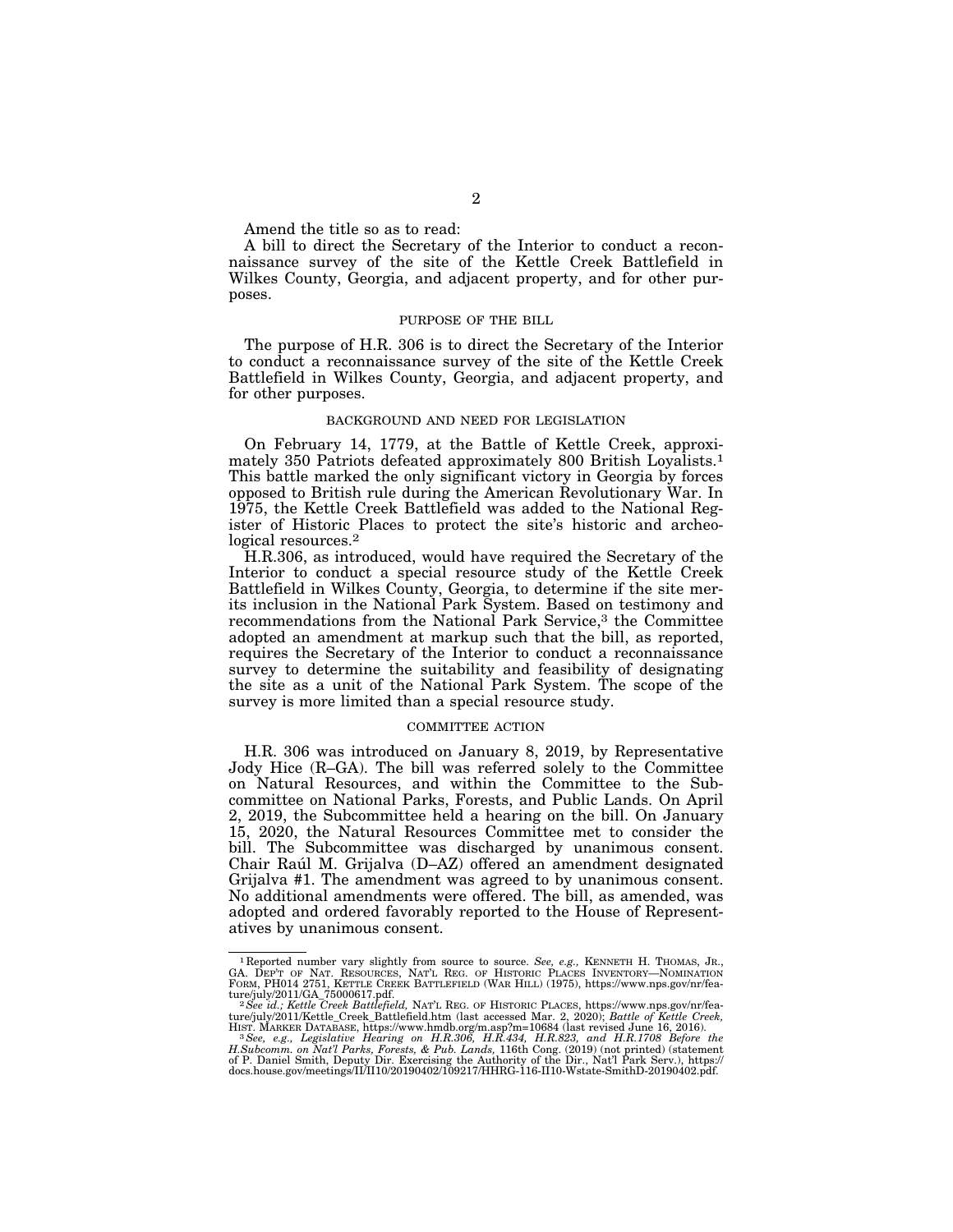### HEARINGS

For the purposes of section103(i) of H.Res. 6 of the 116th Congress—the following hearing was used to develop or consider H.R.306: legislative hearing by the Subcommittee on National Parks, Forests, and Public Lands held on April 2, 2019.

#### COMMITTEE OVERSIGHT FINDINGS AND RECOMMENDATIONS

Regarding clause  $2(b)(1)$  of rule X and clause  $3(c)(1)$  of rule XIII of the Rules of the House of Representatives, the Committee on Natural Resources' oversight findings and recommendations are reflected in the body of this report.

#### COMPLIANCE WITH HOUSE RULE XIII AND CONGRESSIONAL BUDGET ACT

1. *Cost of Legislation and the Congressional Budget Act.* With respect to the requirements of clause  $3(c)(2)$  and  $(3)$  of rule XIII of the Rules of the House of Representatives and sections 308(a) and 402 of the Congressional Budget Act of 1974, the Committee has received the following estimate for the bill from the Director of the Congressional Budget Office:

# U.S. CONGRESS, CONGRESSIONAL BUDGET OFFICE, *Washington, DC, February 14, 2020.*

Hon. RAÚL M. GRIJALVA,

*Chairman, Committee on Natural Resources, House of Representatives, Washington, DC.* 

DEAR MR. CHAIRMAN: The Congressional Budget Office has prepared the enclosed cost estimate for H.R. 306, a bill to direct the Secretary of the Interior to conduct a reconnaissance survey of the site of the Kettle Creek Battlefield in Wilkes County, Georgia, and adjacent property, and for other purposes.

If you wish further details on this estimate, we will be pleased to provide them. The CBO staff contact is David Hughes.

Sincerely,

PHILLIP L. SWAGEL, *Director.* 

Enclosure.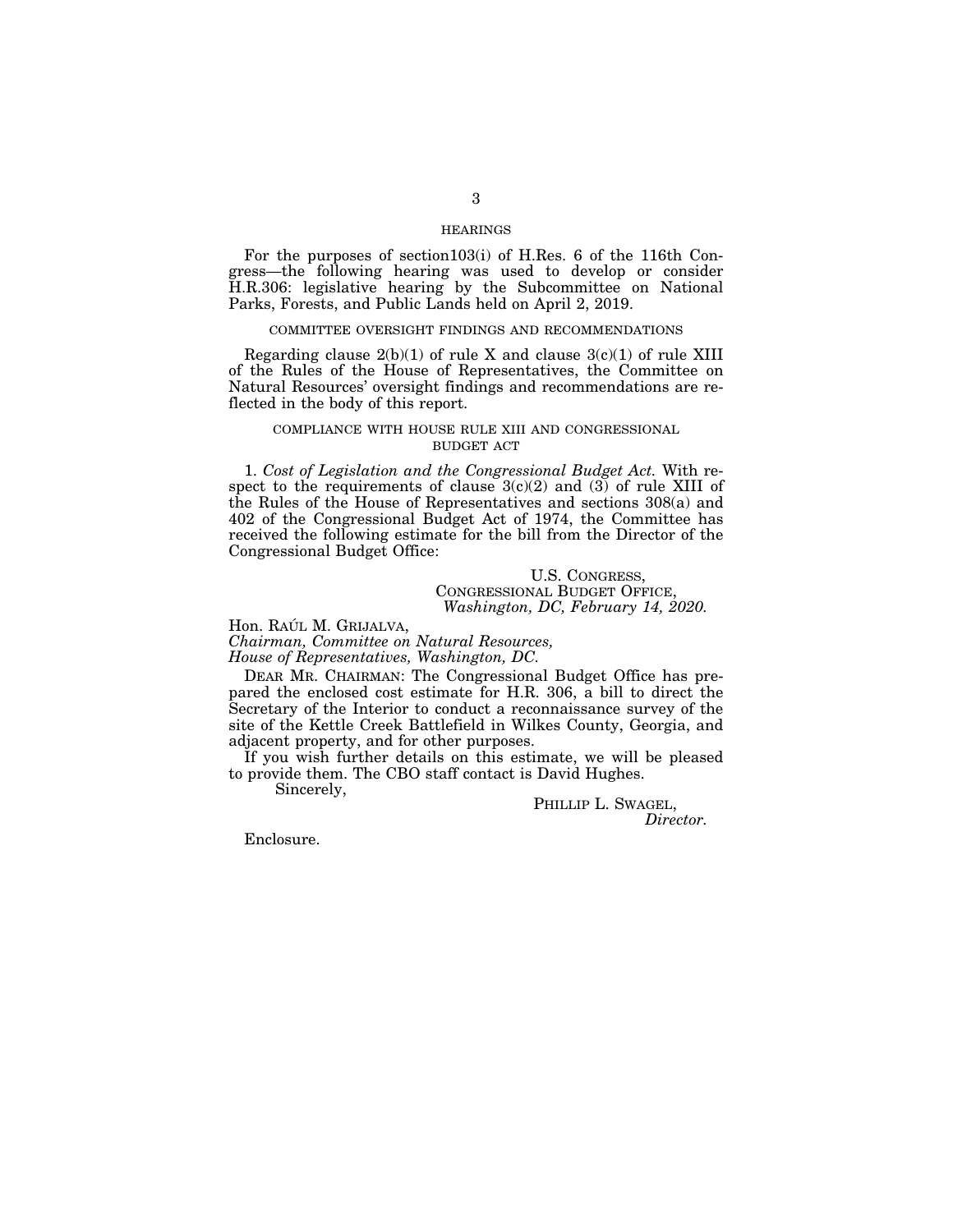| reconnaissance survey of the site of the Kettle Creek Battlefield in Wilkes<br>County, Georgia, and adjacent property, and for other purposes<br>As ordered reported by the House Committee on Natural Resources on January 15, 2020 |      |                                           |               |
|--------------------------------------------------------------------------------------------------------------------------------------------------------------------------------------------------------------------------------------|------|-------------------------------------------|---------------|
| By Fiscal Year, Millions of Dollars                                                                                                                                                                                                  | 2020 | 2020-2025                                 | 2020-2030     |
| <b>Direct Spending (Outlays)</b>                                                                                                                                                                                                     |      | Ω                                         |               |
| Revenues                                                                                                                                                                                                                             | o    | o                                         |               |
| Increase or Decrease (-)<br>in the Deficit                                                                                                                                                                                           | Ω    | Ω                                         | Ð             |
| <b>Spending Subject to</b><br><b>Appropriation (Outlays)</b>                                                                                                                                                                         |      |                                           | not estimated |
| Statutory pay-as-you-go<br>procedures apply?                                                                                                                                                                                         | No   | <b>Mandate Effects</b>                    |               |
| Increases on-budget deficits in any<br>of the four consecutive 10-year                                                                                                                                                               | No.  | Contains intergovernmental mandate?<br>No |               |
| periods beginning in 2031?                                                                                                                                                                                                           |      | Contains private-sector mandate?          | No            |

H.R. 306 would require the National Park Service (NPS) to conduct a reconnaissance survey of the Kettle Creek Battlefield site in Wilkes County, Georgia. The NPS would evaluate the likelihood that the site would meet the criteria for admission as a national park unit and report to the Congress on the survey results.

CBO assumes that the bill will be enacted in fiscal year 2020. Using information from the NPS, CBO estimates that completing the survey would cost less than \$500,000; any spending would be subject to the availability of appropriated funds.

The CBO staff contact for this estimate is David Hughes. The estimate was reviewed by H. Samuel Papenfuss, Deputy Director of Budget Analysis.

2. *General Performance Goals and Objectives.* As required by clause 3(c)(4) of rule XIII, the general performance goals and objectives of this bill are to direct the Secretary of the Interior to conduct a reconnaissance survey of the site of the Kettle Creek Battlefield in Wilkes County, Georgia, and adjacent property.

### EARMARK STATEMENT

This bill does not contain any Congressional earmarks, limited tax benefits, or limited tariff benefits as defined under clause 9(e), 9(f), and 9(g) of rule XXI of the Rules of the House of Representatives.

#### UNFUNDED MANDATES REFORM ACT STATEMENT

This bill contains no unfunded mandates.

#### EXISTING PROGRAMS

This bill does not establish or reauthorize a program of the federal government known to be duplicative of another program.